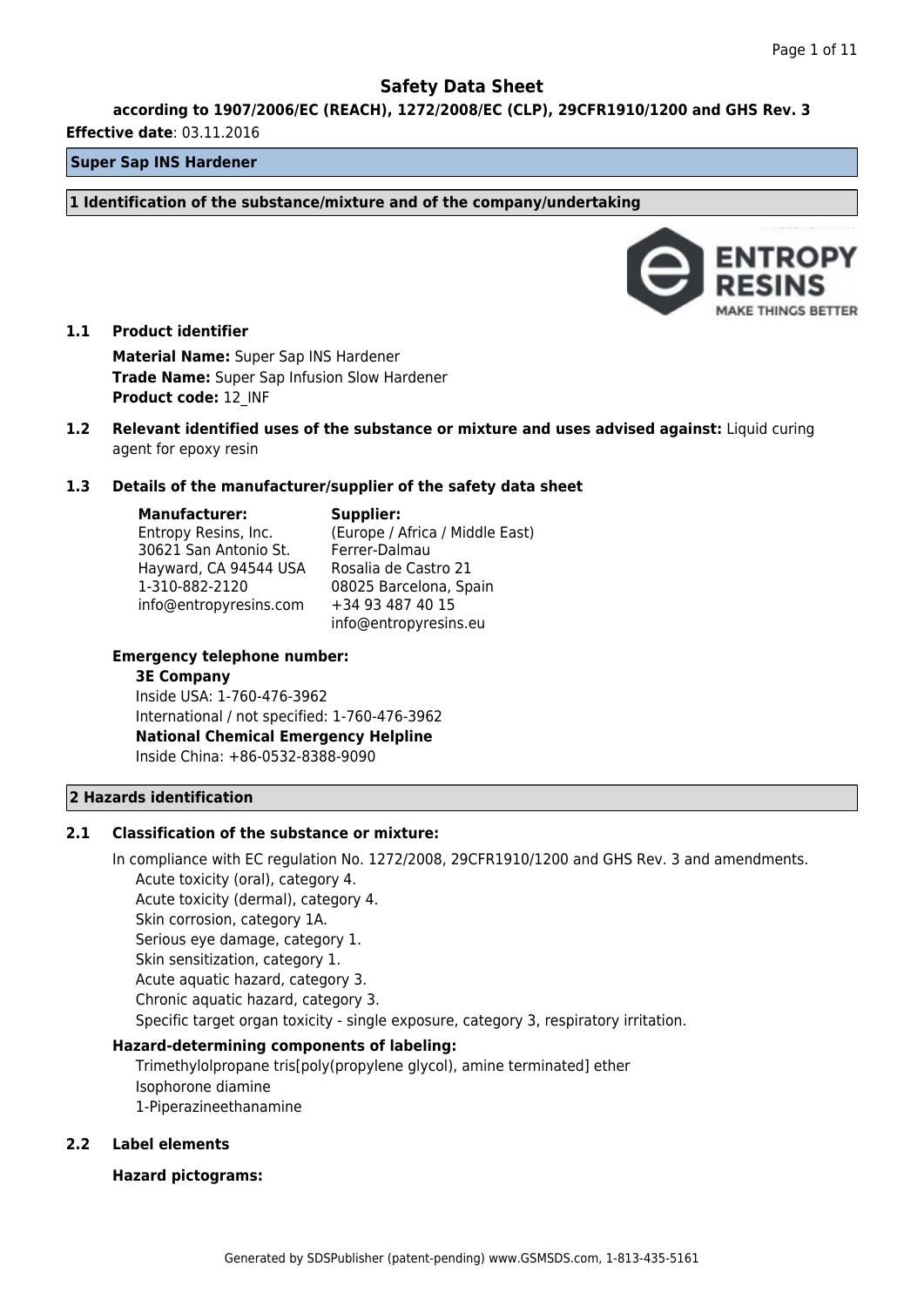#### **according to 1907/2006/EC (REACH), 1272/2008/EC (CLP), 29CFR1910/1200 and GHS Rev. 3**

#### **Effective date**: 03.11.2016

## **Super Sap INS Hardener**



#### **Signal word**: Danger

### **Hazard statements:**

H302 Harmful if swallowed.

H312 Harmful in contact with skin.

H314 Causes severe skin burns and eye damage.

H317 May cause an allergic skin reaction.

H318 Causes serious eye damage.

H335 May cause respiratory irritation.

H402 Harmful to aquatic life.

H412 Harmful to aquatic life with long lasting effects.

#### **Precautionary statements:**

P260 Do not breathe dust/fume/gas/mist/vapors/spray.

P264 Wash skin thoroughly after handling.

P270 Do not eat, drink or smoke when using this product.

P271 Use only outdoors or in a well-ventilated area.

P272 Contaminated work clothing should not be allowed out of the workplace.

P273 Avoid release to the environment.

P280 Wear protective gloves/protective clothing/eye protection/face protection.

P301+P330+P331+P310 IF SWALLOWED: Rinse mouth. Do NOT induce vomiting. Immediately call a POISON CENTER or doctor/physician.

P302+P352+P312 If on skin: Wash with soap and water. Call a poison center or doctor/physician if you feel unwell.

P303+P361+P353+P310 IF ON SKIN (or hair): Remove/Take off immediately all contaminated clothing. Rinse skin with water/shower. Immediately call a POISON CENTER or doctor/physician.

P304+P340+P310 If inhaled: Remove victim to fresh air and keep at rest in a position comfortable for breathing. Immediately call a poison center or doctor/physician.

P305+P351+P338+P310 IF IN EYES: Rinse cautiously with water for several minutes. Remove contact lenses, if present and easy to do. Continue rinsing. Immediately call a POISON CENTER or doctor/physician.

P321 Specific treatment (see supplemental first aid instructions on this label).

P333+P313 If skin irritation or a rash occurs: Get medical advice/attention.

P363 Wash contaminated clothing before reuse.

P403+P233 Store in a well ventilated place. Keep container tightly closed.

P405 Store locked up.

P501 Dispose of contents and container as instructed in Section 13.

## **2.3 Other hazards:** None known

#### **Information concerning particular hazards for humans and environment:**

The product has to be labeled due to the calculation procedure of the "General Classification guideline for preparations of the EU" in the latest valid version.

#### **Classification system:**

The classification is according to EC regulation No. 1272/2008, 29CFR1910/1200 and GHS Rev. 3 and amendments, and extended by company and literature data. The classification is in accordance with the latest editions of international substances lists, and is supplemented by information from technical literature and by information provided by the company.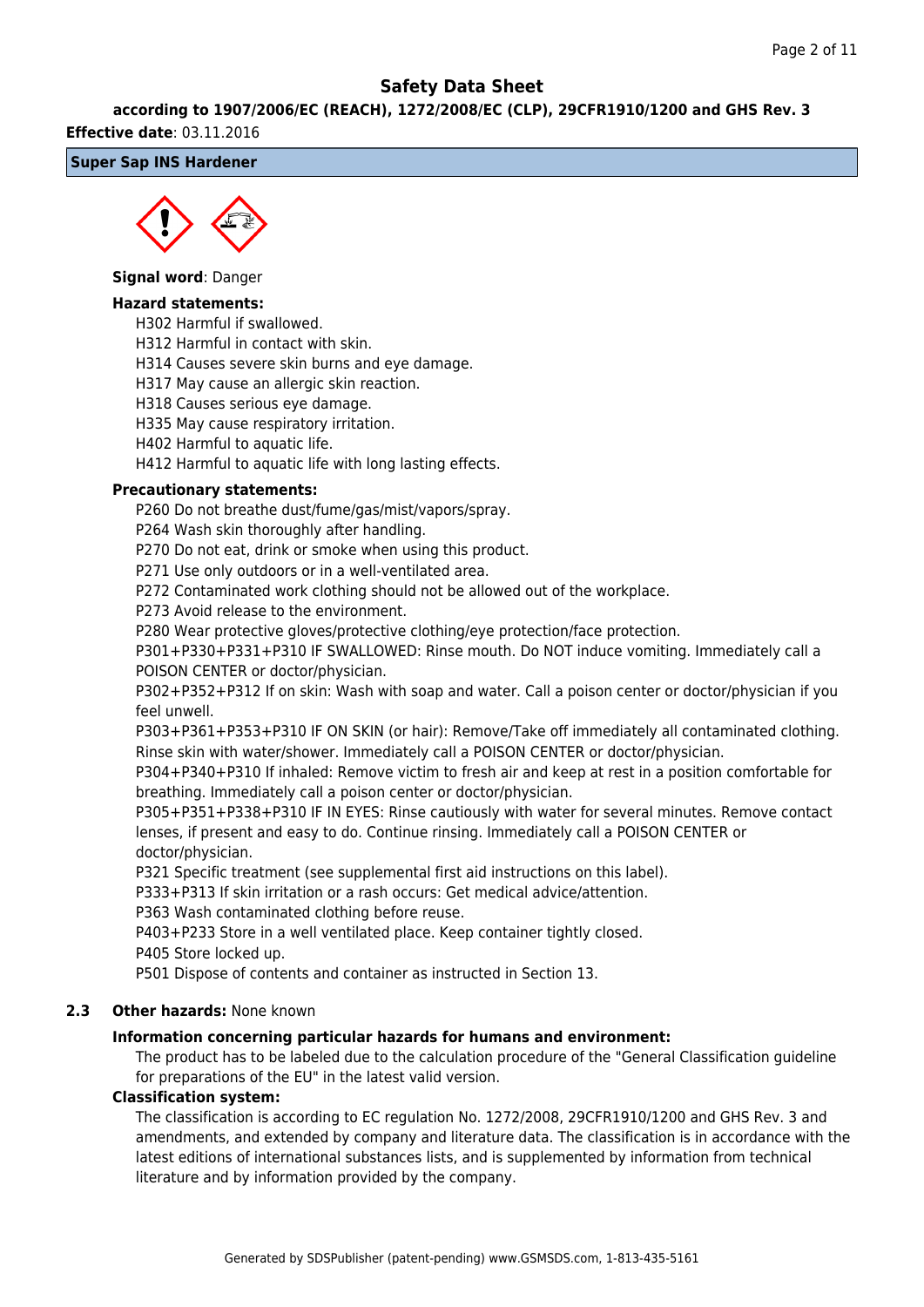## **according to 1907/2006/EC (REACH), 1272/2008/EC (CLP), 29CFR1910/1200 and GHS Rev. 3**

**Effective date**: 03.11.2016

## **Super Sap INS Hardener**

#### **3 Composition/information on ingredients**

**3.1 Chemical characterization:** Mixture.

#### **3.2 Description:** None

#### **3.3 Hazardous components (percentages by weight)**

| <b>Identification</b>           | <b>Name</b>                                                                | <b>Classification</b>                                                                                            | <b>Wt.</b> % |
|---------------------------------|----------------------------------------------------------------------------|------------------------------------------------------------------------------------------------------------------|--------------|
| CAS number:<br>39423-51-3       | Trimethylolpropane tris[poly(propylene glycol),<br>amine terminated] ether | Acute Tox. 4; H302<br>Acute Tox. 4; H312<br>Eye Dam. 1; H318<br>Aquatic Acute 2; H401<br>Aquatic Chronic 2; H411 | $10-30$      |
| <b>CAS number:</b><br>2855-13-2 | Isophorone diamine                                                         | Acute Tox. 4; H302<br>Acute Tox. 4; H312<br>Skin Sens. 1; H317<br>Skin Corr. 1B; H314<br>Aquatic Chronic 3; H412 | 50-90        |
| <b>CAS number:</b><br>140-31-8  | 1-Piperazineethanamine                                                     | Acute Tox. 3; H311<br>Skin Sens. 1; H317<br>Skin Corr. 1B; H314<br>Aquatic Chronic 3; H412                       | $0.1 - 3$    |

## **3.4 Additional information:** None.

#### **4 First aid measures**

## **4.1 Description of first aid measures**

#### **General information:** None.

#### **After inhalation:**

Move exposed individual to fresh air. Loosen clothing as necessary and position individual in a comfortable position. Maintain an unobstructed airway. Immediately call a POISON CONTROL CENTER or seek medical attention.

## **After skin contact:**

Immediately remove all contaminated clothing. Wash affected area with soap and water. Immediately call a POISON CONTROL CENTER or seek medical attention.

#### **After eye contact:**

Rinse/flush exposed eye(s) gently using water for 15-20 minutes. Remove contact lens(es) if able to do so during rinsing. Immediately call a POISON CONTROL CENTER or seek medical attention.

#### **After swallowing:**

Immediately call a POISON CONTROL CENTER or seek medical attention. Do not induce vomiting.

Rinse mouth and then drink plenty of water.

## **4.2 Most important symptoms and effects, both acute and delayed:**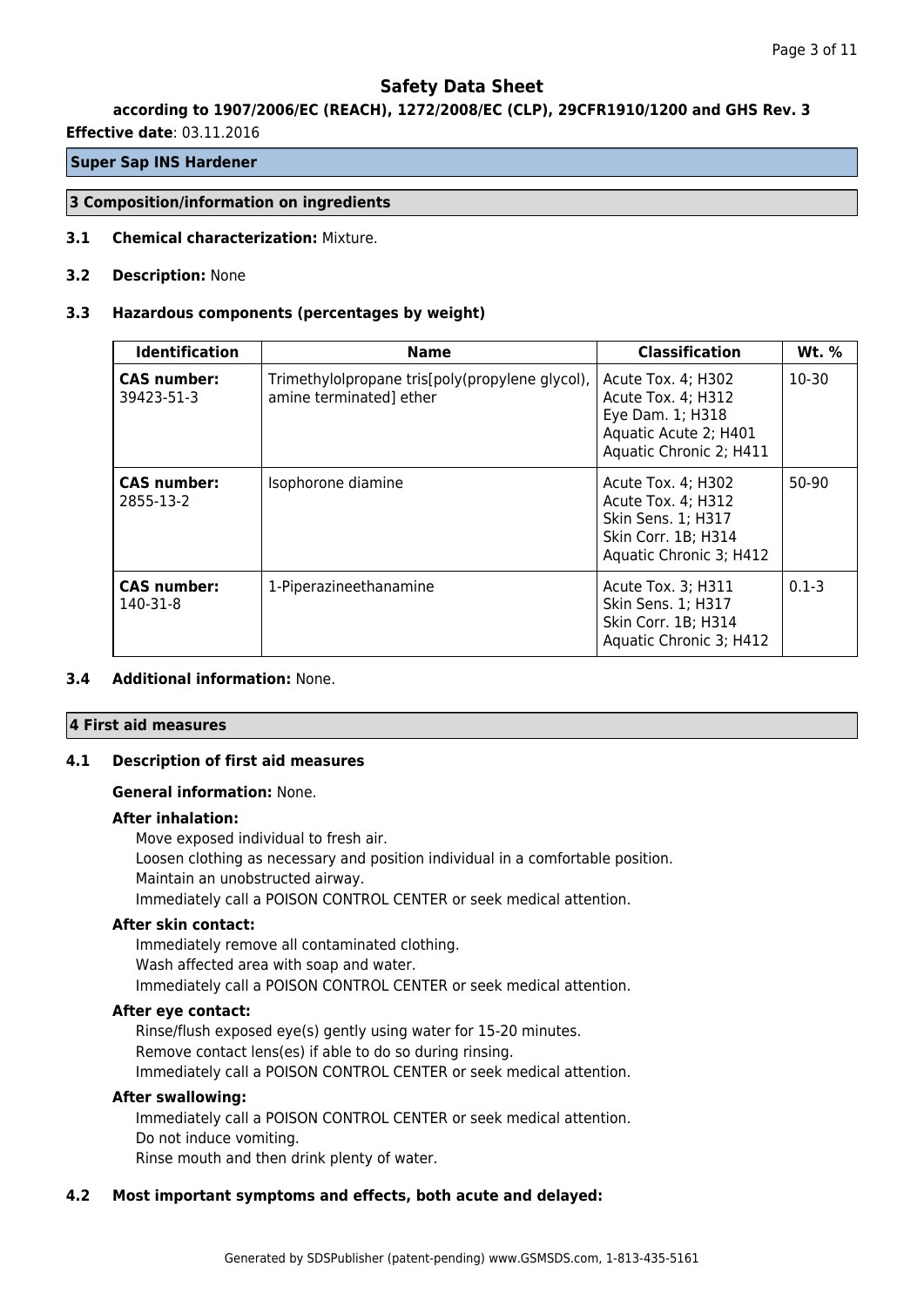## **according to 1907/2006/EC (REACH), 1272/2008/EC (CLP), 29CFR1910/1200 and GHS Rev. 3**

## **Effective date**: 03.11.2016

## **Super Sap INS Hardener**

#### None

### **4.3 Indication of any immediate medical attention and special treatment needed:**

No additional information.

### **5 Firefighting measures**

#### **5.1 Extinguishing media**

## **Suitable extinguishing media:**

Use appropriate fire suppression agents for adjacent combustible materials or sources of ignition.

## **Unsuitable extinguishing media:** None

## **5.2 Special hazards arising from the substance or mixture:**

Thermal decomposition can lead to release of irritating gases and vapors.

## **5.3 Advice for firefighters**

## **Protective equipment:**

Wear protective eye wear, gloves and clothing. Refer to Section 8. Use typical firefighting equipment, self-contained breathing apparatus, special tightly sealed suit.

## **5.4 Additional information:**

Heating causes a rise in pressure, risk of bursting and combustion. Shut off sources of ignition. Carbon monoxide and carbon dioxide may form upon combustion.

#### **6 Accidental release measures**

#### **6.1 Personal precautions, protective equipment and emergency procedures:**

Ensure adequate ventilation. Ensure air handling systems are operational. Wear protective eye wear, gloves and clothing.

## **6.2 Environmental precautions:**

Should not be released into the environment. Prevent from reaching drains, sewer or waterway.

#### **6.3 Methods and material for containment and cleaning up:**

Absorb with non-combustible liquid-binding material (sand, diatomaceus earth (clay) , acid binders, universal binders).

Dispose of contents / container in accordance with local regulations.

## **6.4 Reference to other sections:** None

## **7 Handling and storage**

## **7.1 Precautions for safe handling:**

Do not eat, drink, smoke or use personal products when handling chemical substances. Avoid breathing mist or vapor. Use only with adequate ventilation.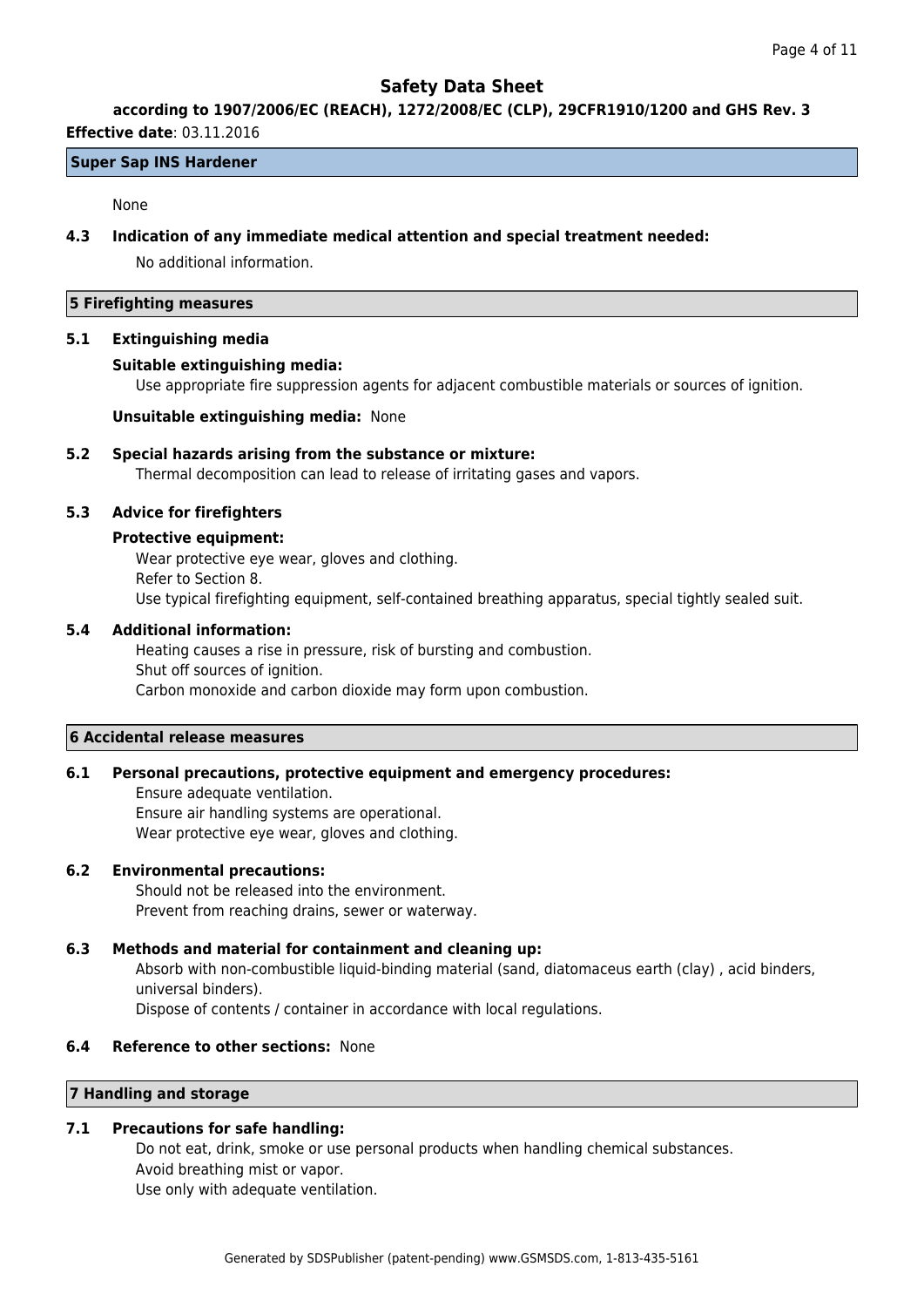## **according to 1907/2006/EC (REACH), 1272/2008/EC (CLP), 29CFR1910/1200 and GHS Rev. 3**

**Effective date**: 03.11.2016

## **Super Sap INS Hardener**

- **7.2 Conditions for safe storage, including any incompatibilities:** Store in a cool, well-ventilated area. Store away from foodstuffs.
- **7.3 Specific end use(s):** No additional information.

## **8 Exposure controls/personal protection**





## **8.1 Control parameters:**

## **8.2 Exposure controls**

## **Appropriate engineering controls:**

Emergency eye wash fountains and safety showers should be available in the immediate vicinity of use or handling.

Provide exhaust ventilation or other engineering controls to keep the airborne concentrations of vapor and mists below the applicable workplace exposure limits (Occupational Exposure Limits-OELs) indicated above.

#### **Respiratory protection:**

When necessary, use NIOSH-approved breathing equipment.

## **Protection of skin:**

Select glove material impermeable and resistant to the substance.

## **Eye protection:**

Safety goggles or glasses, or appropriate eye protection.

#### **General hygienic measures:**

Wash hands before breaks and at the end of work. Avoid contact with skin, eyes and clothing. Perform routine housekeeping. Wash contaminated clothing before reusing.

## **9 Physical and chemical properties**

## **9.1 Information on basic physical and chemical properties**

| <b>Appearance (physical</b><br>state, color): | Clear liquid                        | <b>Explosion limit lower:</b><br><b>Explosion limit upper:</b> | Not determined or not<br>lavailable.<br>Not determined or not<br>lavailable. |
|-----------------------------------------------|-------------------------------------|----------------------------------------------------------------|------------------------------------------------------------------------------|
| Odor:                                         | Odorless                            | <b>Vapor pressure:</b>                                         | Not determined or not<br>lavailable.                                         |
| Odor threshold:                               | Not determined or not<br>available. | <b>Vapor density:</b>                                          | Not determined or not<br>lavailable.                                         |
| pH-value:                                     | >12.3                               | <b>Relative density:</b>                                       | Not determined or not<br>lavailable.                                         |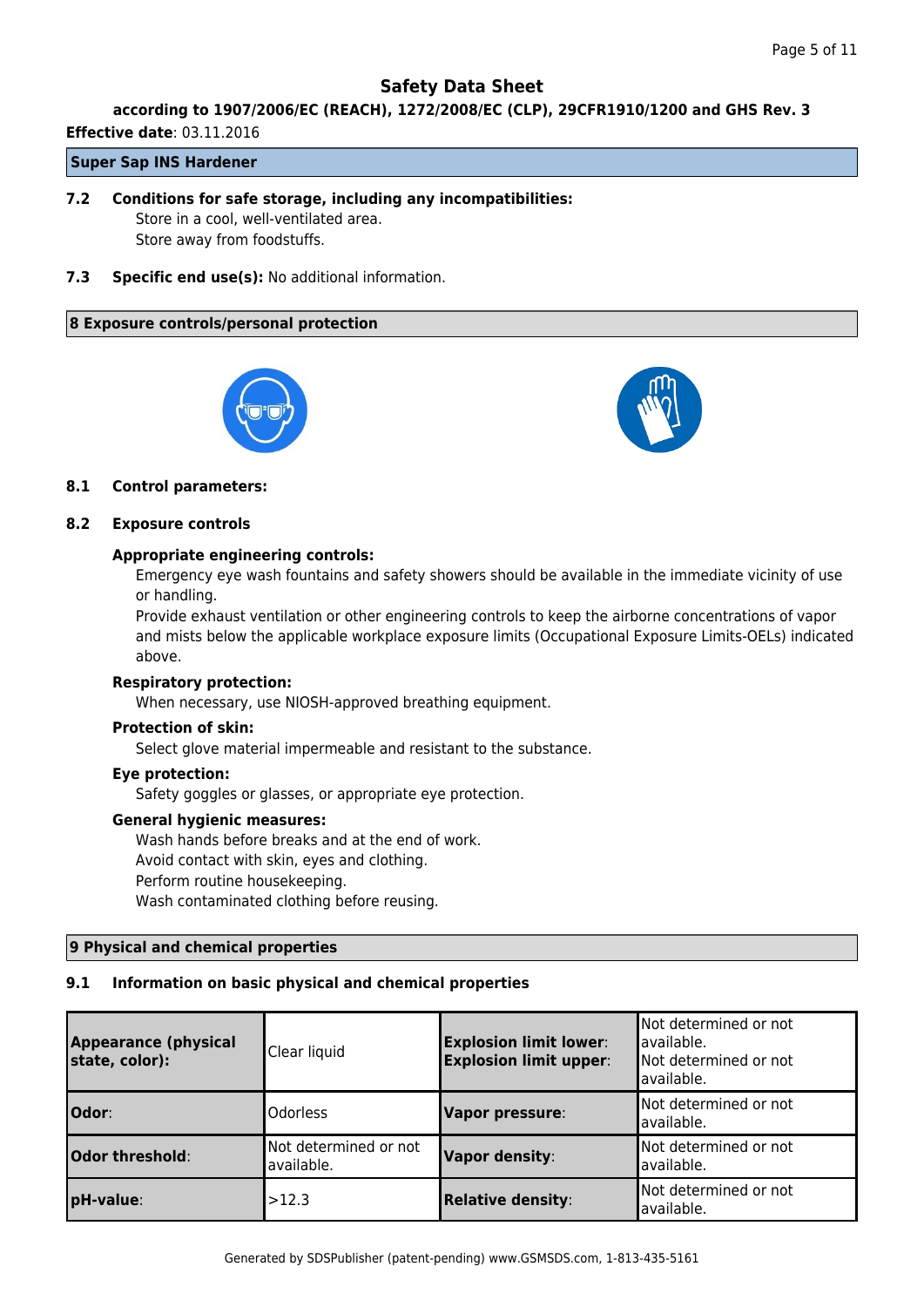# **according to 1907/2006/EC (REACH), 1272/2008/EC (CLP), 29CFR1910/1200 and GHS Rev. 3**

## **Effective date**: 03.11.2016

## **Super Sap INS Hardener**

| <b>Melting/Freezing point:</b>            | Not determined or not<br>available. | Solubilities:                                       | Soluble in water.                    |
|-------------------------------------------|-------------------------------------|-----------------------------------------------------|--------------------------------------|
| <b>Boiling point/range:</b>               | $>247$ °F                           | <b>Partition coefficient (n-</b><br>octanol/water): | lNot determined or not<br>available. |
| <b>Flash point (closed cup): 90-113°C</b> |                                     | <b>Auto/Self-ignition</b><br>temperature:           | Not determined or not<br>available.  |
| <b>Evaporation rate:</b>                  | Not determined or not<br>available. | <b>Decomposition</b><br>temperature:                | Not determined or not<br>available.  |
| <b>Flammability (solid,</b><br>gaseous):  | Not determined or not<br>available. | <b>Dynamic viscosity:</b>                           | Not determined or not<br>available.  |
| Density:                                  | Not determined or not<br>available. | <b>Kinematic viscosity:</b>                         | Not determined or not<br>available.  |

#### **10 Stability and reactivity**

- **10.1 Reactivity:** Does not react under normal conditions of use and storage.
- **10.2 Chemical stability:** Stable under normal conditions of use and storage.
- **10.3 Possibility of hazardous reactions:** None under normal conditions of use and storage.
- **10.4 Conditions to avoid:** None known.
- **10.5 Incompatible materials:** None known.
- **10.6 Hazardous decomposition products:** None known.

## **11 Toxicological information**

## **11.1 Information on toxicological effects:**

**Routes of exposure:** No information available.

## **Acute toxicity:**

## **Oral**:

Trimethylolpropane tris[poly(propylene glycol), amine terminated] ether: LD50 - Rat - 550 mg/kg.

1-Piperazineethanamine: LD50 Oral - rat - male - 2,097 mg/kg.

Isophorone diamine: LD50: rat male 1,030 mg/kg.

## **Dermal**:

1-Piperazineethanamine: LD50 Dermal - rabbit - male - 866 mg/kg.

Trimethylolpropane tris[poly(propylene glycol), amine terminated] ether: LD50 - Rat - > 1,000 mg/kg. Isophorone diamine: LD50: rat >2,000 mg/kg.

## **Inhalation**:

Isophorone diamine: LC50: Rat 4h >5.01 mg/l.

## **Skin corrosion/irritation:**

Trimethylolpropane tris[poly(propylene glycol), amine terminated] ether: Skin - Rabbit - Result: Mild skin irritation - 4 hrs (OECD Test Guideline 404).

Isophorone diamine: Rabbit: causes burns 24 h.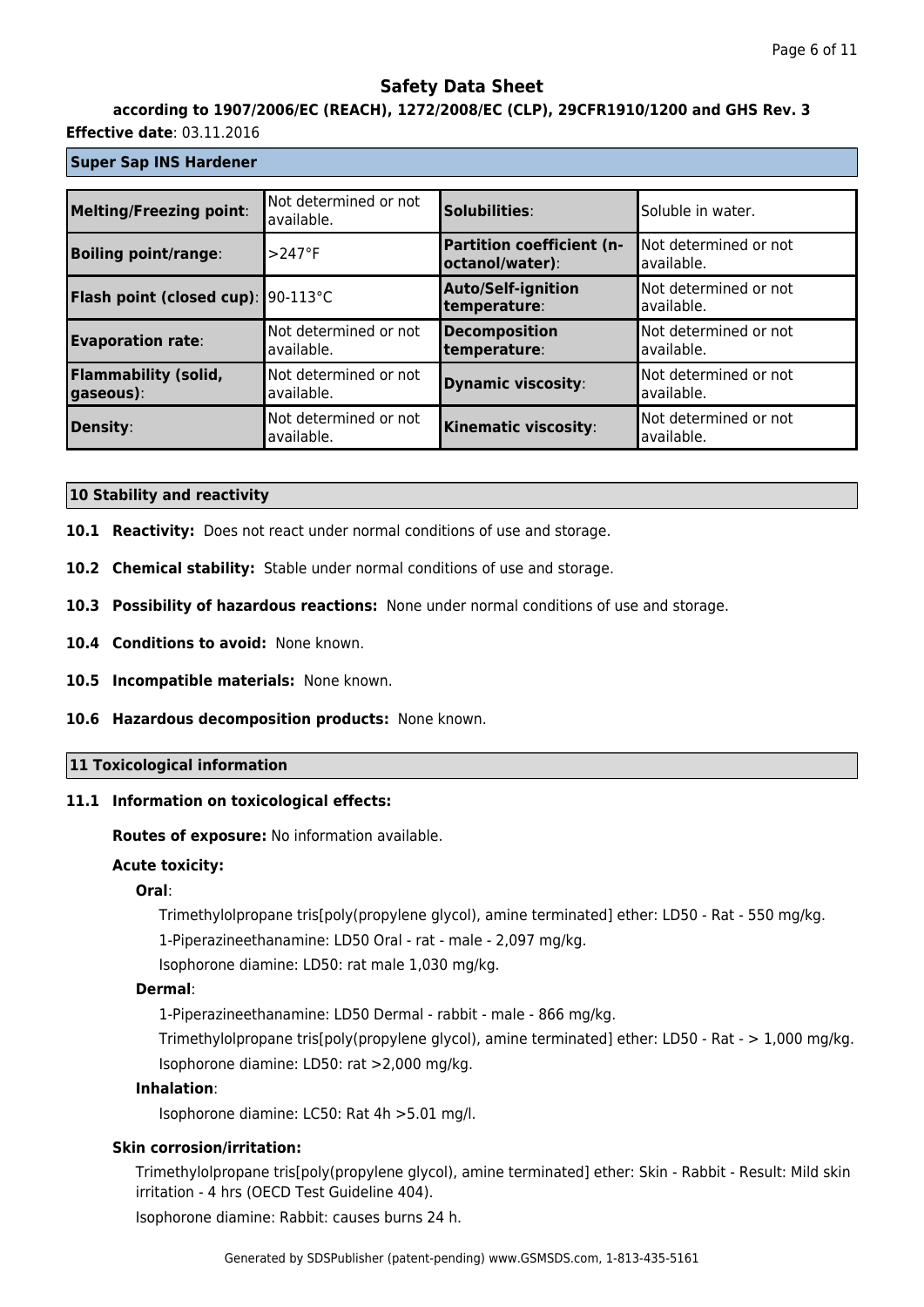## **according to 1907/2006/EC (REACH), 1272/2008/EC (CLP), 29CFR1910/1200 and GHS Rev. 3**

## **Effective date**: 03.11.2016

## **Super Sap INS Hardener**

#### **Serious eye damage/irritation:**

Trimethylolpropane tris[poly(propylene glycol), amine terminated] ether: Eyes - In vitro study - Result: Risk of serious damage to eyes (OECD Test Guideline 405).

Isophorone diamine: Rabbit: corrosive to eyes 24h.

**Respiratory or skin sensitization:** No additional information.

**Carcinogenicity:** No additional information.

#### **IARC (International Agency for Research on Cancer):**

Group 3 - Not classifiable as to its carcinogenicity to humans: Triethanolamine.

**NTP (National Toxicology Program):** None of the ingredients are listed.

**Germ cell mutagenicity:** No additional information.

**Reproductive Toxicity:** No additional information.

**STOT-single and repeated exposure:** No additional information.

**Aspiration toxicity:** No information available.

**Additional toxicological information:** No additional information.

#### **12 Ecological information**

#### **12.1 Toxicity:**

Trimethylolpropane tris[poly(propylene glycol), amine terminated] ether: Fish, LC50 - Oncorhynchus mykiss (rainbow trout) - > 100 mg/l - 96 h (OECD Test Guideline 203).

Isophorone diamine: Bacteria, EC10 - Pseudomonas putida - 1,120 mg/l - 18 h.

1-Piperazineethanamine: Fish, static test LC50 - Pimephales promelas (fathead minnow) - ca. 2,190 mg/l - 96 h.

1-Piperazineethanamine: Aquatic invertebrates, static test EC50 - Daphnia magna (Water flea) - 58 mg/l - 48 h.

Trimethylolpropane tris[poly(propylene glycol), amine terminated] ether: Aquatic invertebrates, EC50 - Daphnia magna (Water flea) - 13 mg/l - 48 h (OECD Test Guideline 202).

Trimethylolpropane tris[poly(propylene glycol), amine terminated] ether: Aquatic Plants, EC50 - Pseudokirchneriella subcapitata - 4.4 mg/l - 72 h (OECD Test Guideline 201).

Trimethylolpropane tris[poly(propylene glycol), amine terminated] ether: Bacteria, EC50 - Sludge Treatment - ca. 1,000 mg/l - 30 min (OECD Test Guideline 209).

Isophorone diamine: Fish, semi-static test LC50 - Leuciscus idus (Golden orfe) - 110 mg/l - 96.0 h.

Isophorone diamine: Aquatic invertebrates, Immobilization EC50 - Daphnia magna (Water flea) - 23 mg/l - 48 h.

Isophorone diamine: Aquatic Plants, static test EC50 - Desmodesmus subspicatus (green algae) - 37 mg/l - 72 h.

**12.2 Persistence and degradability:** No additional information.

## **12.3 Bioaccumulative potential:** No additional information.

**12.4 Mobility in soil:** No additional information.

**General notes:** No additional information.

## **12.5 Results of PBT and vPvB assessment:**

**PBT:** No additional information.

**vPvB:** No additional information.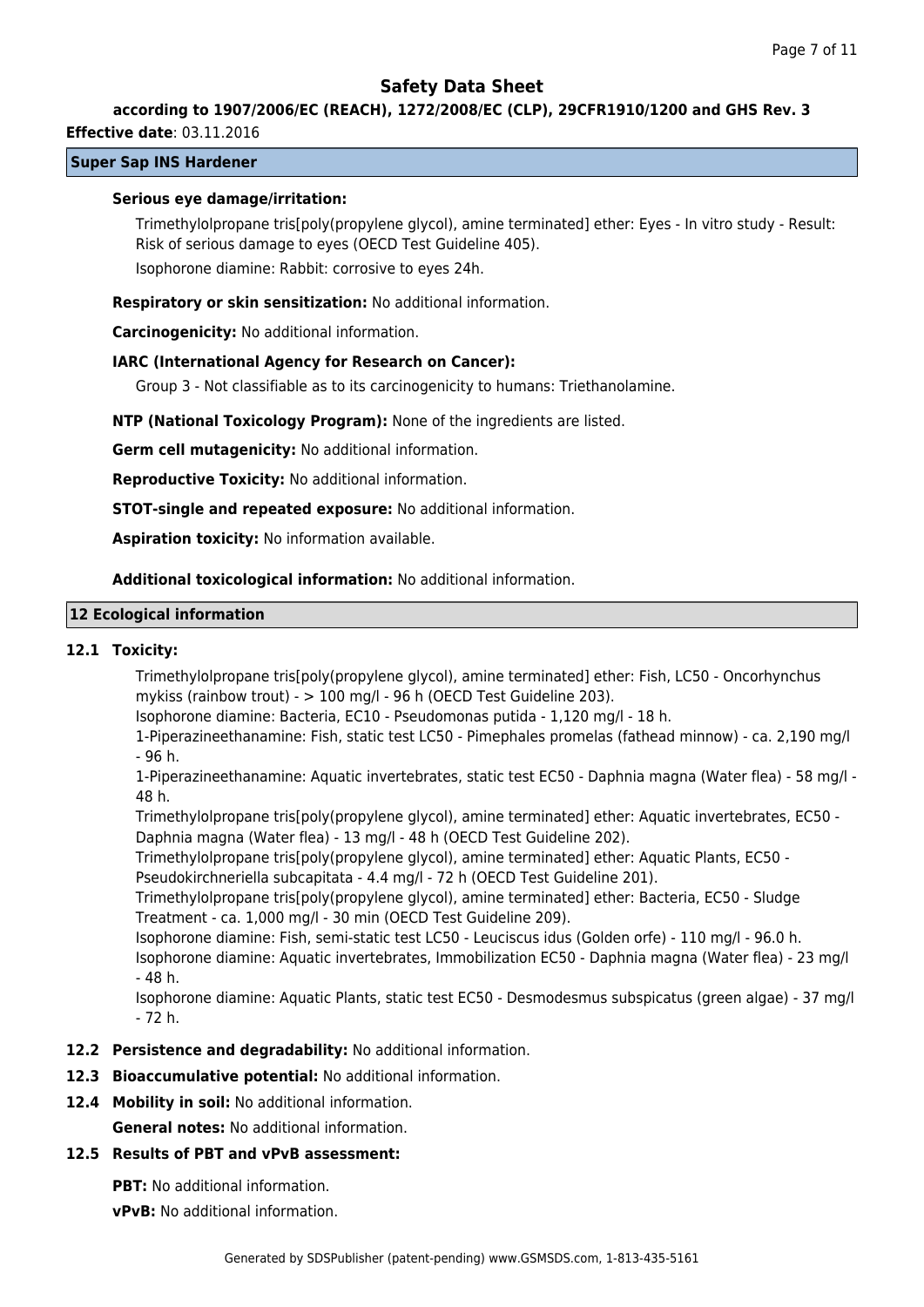## **according to 1907/2006/EC (REACH), 1272/2008/EC (CLP), 29CFR1910/1200 and GHS Rev. 3**

**Effective date**: 03.11.2016

## **Super Sap INS Hardener**

#### **12.6 Other adverse effects:** No additional information.

#### **13 Disposal considerations**

#### **13.1 Waste treatment methods**

## **Relevant information:**

It is the responsibility of the waste generator to properly characterize all waste materials according to applicable regulatory entities. (US 40CFR262.11).

#### **14 Transport information**

#### **Land transport:**

## **DOT (49 CFR) transport**

|                | 14.1 UN Number:                    | 2735                                                      |
|----------------|------------------------------------|-----------------------------------------------------------|
|                | 14.2 UN Proper shipping name:      | Amines, liquid, corrosive, n.o.s. (Isophorone<br>diamine) |
|                | 14.3 UN Transport hazard classes:  | 8                                                         |
|                | 14.4 Packing group:                | Ш                                                         |
|                | Danger label:                      | 8 Corrosive substances                                    |
|                |                                    |                                                           |
|                | 14.5 Environmental hazards:        | Yes                                                       |
|                | 14.6 Special precautions for user: |                                                           |
|                | <b>None</b>                        |                                                           |
|                | Limited quantity:<br>5L            |                                                           |
| <b>ADR/RID</b> |                                    |                                                           |
|                | 14.1 UN Number:                    | 2735                                                      |
|                | 14.2 UN Proper shipping name:      | Amines, liquid, corrosive, n.o.s. (Isophorone<br>diamine) |
|                | 14.3 UN Transport hazard classes:  | 8                                                         |
|                | 14.4 Packing group:                | III                                                       |
|                | Danger label:                      | 8 Corrosive substances                                    |

|      | 14.1 UN Number:                   | 2735                                                      |
|------|-----------------------------------|-----------------------------------------------------------|
|      | 14.2 UN Proper shipping name:     | Amines, liquid, corrosive, n.o.s. (Isophorone<br>diamine) |
|      | 14.3 UN Transport hazard classes: | 8                                                         |
| 14.4 | <b>Packing group:</b>             | Ш                                                         |
|      | <b>Danger label:</b>              | 8 Corrosive substances                                    |
|      | <b>Tunnel restriction code:</b>   | Е                                                         |
|      | <b>Transport category:</b>        | 3                                                         |
|      | <b>Hazard ID number:</b>          | 80                                                        |
|      | 14.5 Environmental hazards:       | Yes                                                       |
|      |                                   |                                                           |

#### **14.6 Special precautions for user:**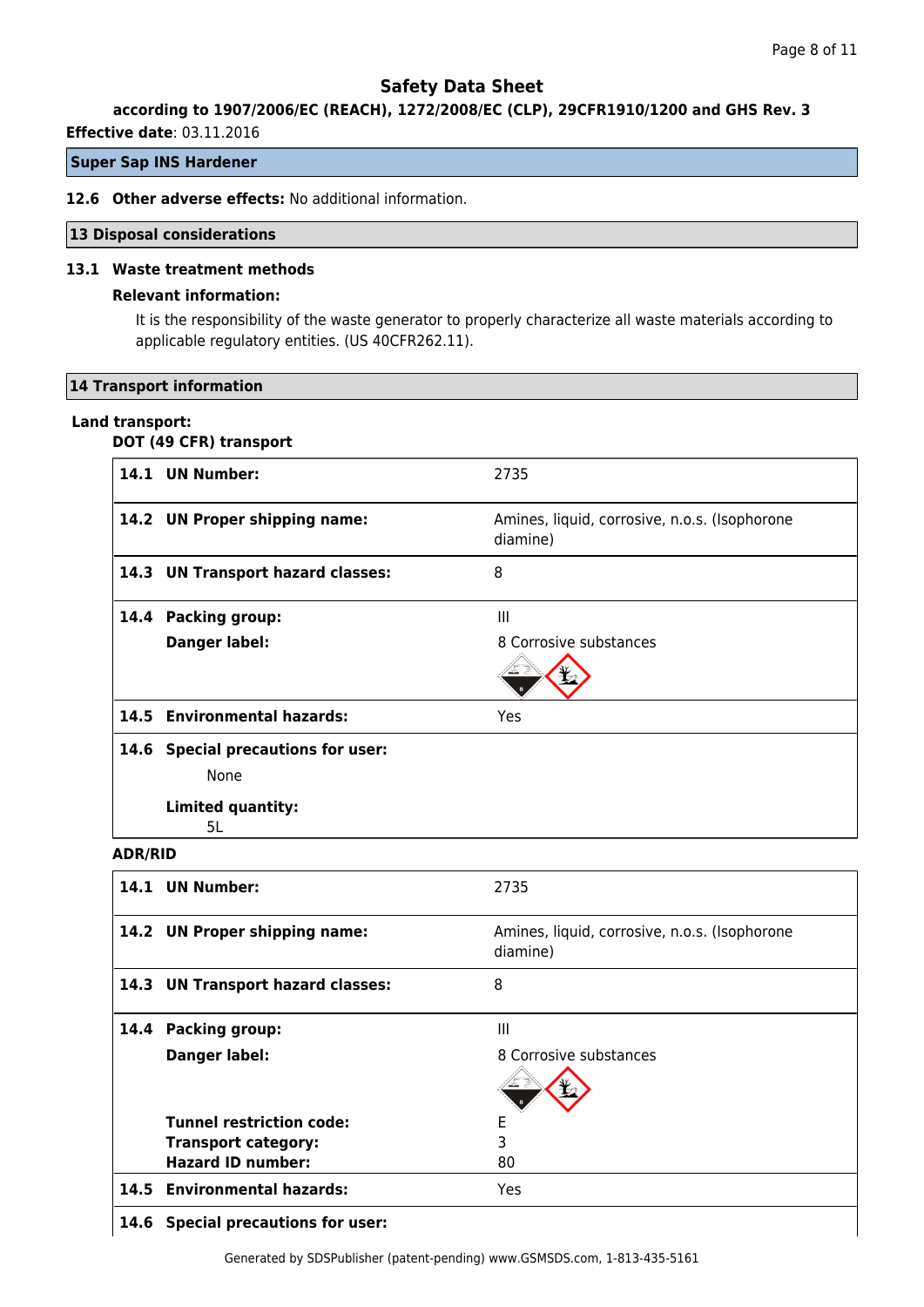## **according to 1907/2006/EC (REACH), 1272/2008/EC (CLP), 29CFR1910/1200 and GHS Rev. 3**

**Effective date**: 03.11.2016

## **Super Sap INS Hardener**

None

**Limited quantity:** 5L - Pkg Inst.: P001 IBC03 LP01 R001 **Quantity exception:** E1

## **Air transport:**

## **IATA-DGR**

|      | 14.1 UN Number:                                                                                           | 2735                                                      |
|------|-----------------------------------------------------------------------------------------------------------|-----------------------------------------------------------|
|      | 14.2 UN Proper shipping name:                                                                             | Amines, liquid, corrosive, n.o.s. (Isophorone<br>diamine) |
|      | 14.3 UN Transport hazard classes:                                                                         | 8                                                         |
| 14.4 | <b>Packing group:</b>                                                                                     | $\mathbf{III}$                                            |
|      | Danger label:                                                                                             | 8 Corrosive substances                                    |
|      |                                                                                                           |                                                           |
|      | 14.5 Environmental hazards:                                                                               | Yes                                                       |
|      | 14.6 Special precautions for user:                                                                        |                                                           |
|      | <b>None</b>                                                                                               |                                                           |
|      | Limited quantity:<br>1L (Passenger and cargo aircraft) - Pkg Inst.:<br>Y841<br><b>Quantity exception:</b> |                                                           |
|      | E1                                                                                                        |                                                           |

# **Sea transport:**

## **IMDG**

|      | 14.1 UN Number:                      | 2735                                                      |
|------|--------------------------------------|-----------------------------------------------------------|
|      | 14.2 UN Proper shipping name:        | Amines, liquid, corrosive, n.o.s. (Isophorone<br>diamine) |
|      | 14.3 UN Transport hazard classes:    | 8                                                         |
|      | 14.4 Packing group:                  | III                                                       |
|      | <b>Danger label:</b>                 | 8 Corrosive substances                                    |
|      |                                      |                                                           |
|      | <b>EMS</b> code:                     | $F-A, S-B$                                                |
|      | 14.5 Environmental hazards:          | Yes                                                       |
| 14.6 | <b>Special precautions for user:</b> |                                                           |
|      | None                                 |                                                           |
|      | <b>Limited quantity:</b>             |                                                           |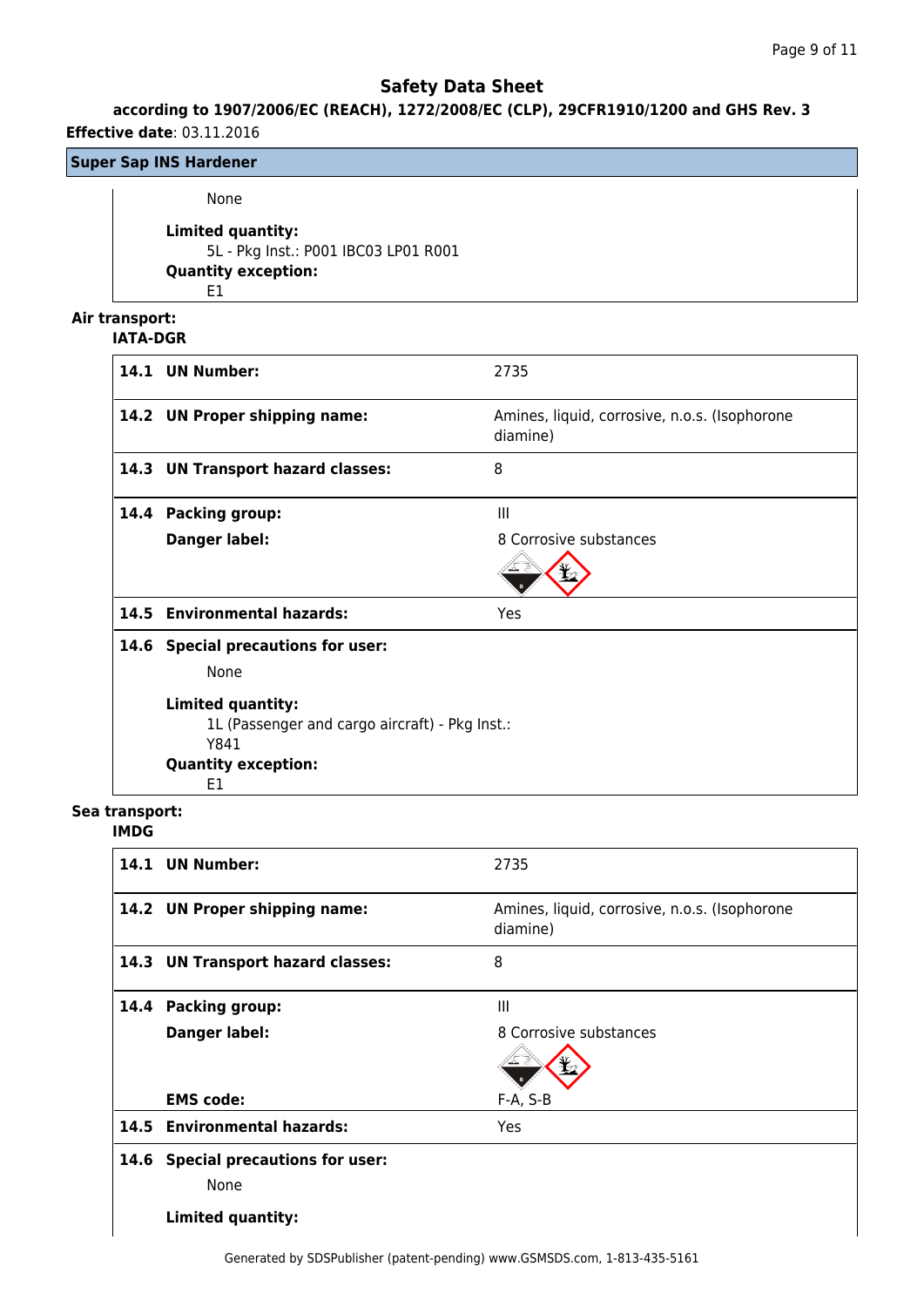## **according to 1907/2006/EC (REACH), 1272/2008/EC (CLP), 29CFR1910/1200 and GHS Rev. 3 Effective date**: 03.11.2016

# **Super Sap INS Hardener**

5L - Pkg Inst.: P001 LP01 **Quantity exception:** E1

**14.7 Transport in bulk according to Annex II of MARPOL73/78 and the IBC Code:** Not applicable

#### **15 Regulatory information**

## **15.1 Safety, health and environmental regulations/legislation specific for the substance or mixture.**

## **North American**

**SARA Section 311/312 (Specific toxic chemical listings)**: Not classified.

**SARA Section 302 (Extremely hazardous substances)**: None of the ingredients are listed.

**SARA Section 313 (Specific toxic chemical listings)**: None of the ingredients are listed.

**TSCA (Toxic Substances Control Act):** All ingredients are listed.

**TSCA Rules and Orders:** Not applicable.

## **Proposition 65 (California):**

**Chemicals known to cause cancer**: None of the ingredients are listed.

**Chemicals known to cause reproductive toxicity for females**: None of the ingredients are listed. **Chemicals known to cause reproductive toxicity for males**: None of the ingredients are listed. **Chemicals known to cause developmental toxicity**: None of the ingredients are listed.

#### **Canada**

**Canadian Domestic Substances List (DSL)**: All ingredients are listed.

## **European Union**

**REACH Article 57 (SVHC)**: None of the ingredients are listed. **Germany MAK**: Not classified.

## **Australia**

**Australian Inventory of Chemical Substances (AICS)**: All ingredients are listed.

#### **China**

**Inventory of Existing Chemical Substances in China (IECSC)**:

## All ingredients are listed.

#### **Japan**

**Inventory of Existing and New Chemical Substances (ENCS)**: All ingredients are listed.

## **Korea**

**Existing Chemicals List (ECL)**: All ingredients are listed.

#### **New Zealand**

**New Zealand Inventory of Chemicals (NZOIC)**: All ingredients are listed.

## **Philippines**

**Philippine Inventory of Chemicals and Chemical Substances (PICCS)**: All ingredients are listed.

## **Taiwan**

**Taiwan Chemical Substance Inventory (TSCI)**: All ingredients are listed.